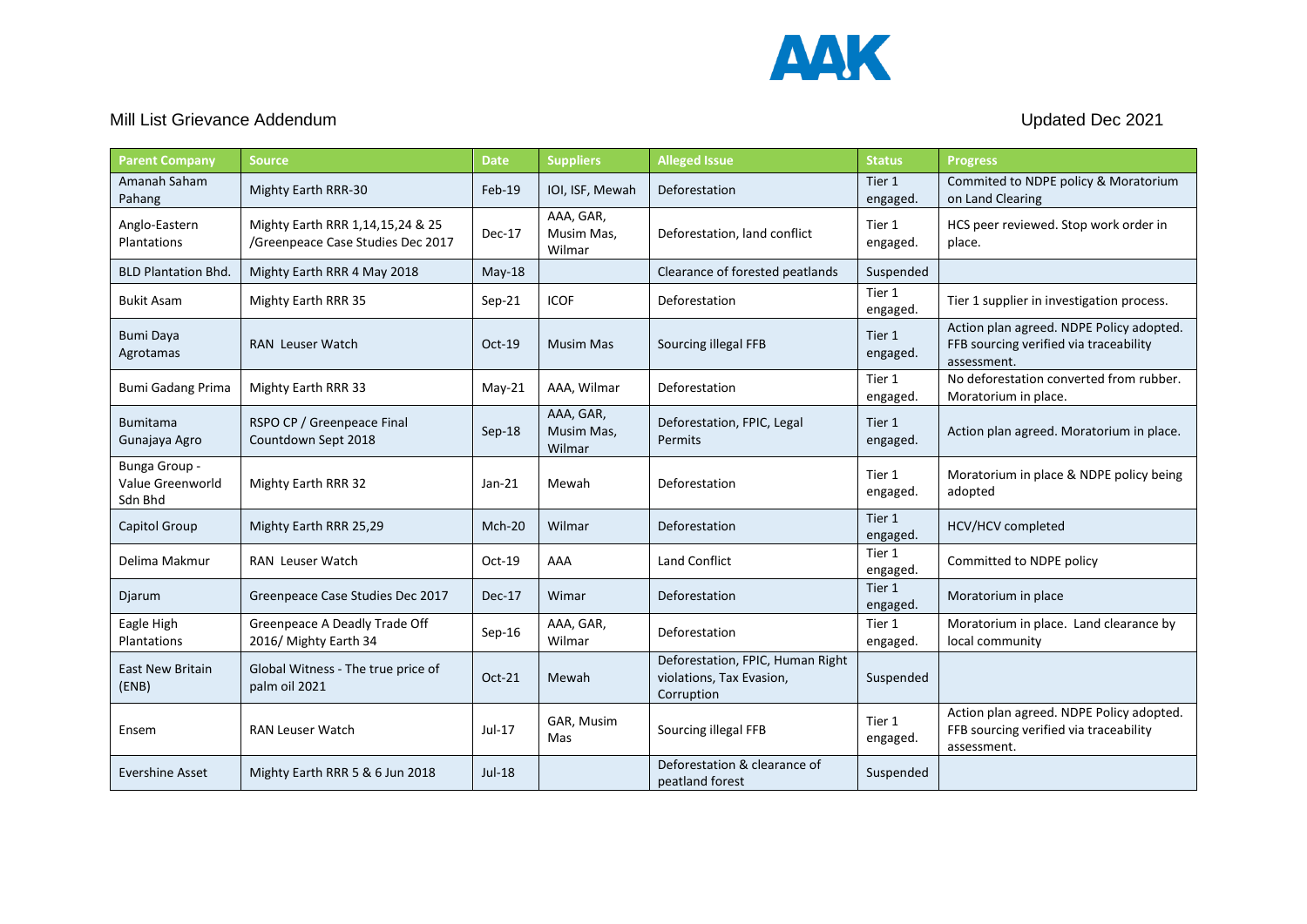

| Fangiono Agro<br>Plantation              | Mighty Earth RRR 9, 22                                                       | $Oct-18$ | Wilmar                                 | Deforestation                                                     | Tier 1<br>engaged.   | Action plan agreed. NDPE Policy adopted.<br>Land clearance happened outside<br>concession boundary. |
|------------------------------------------|------------------------------------------------------------------------------|----------|----------------------------------------|-------------------------------------------------------------------|----------------------|-----------------------------------------------------------------------------------------------------|
| Felda Global<br>Ventures                 | RSPO Complaints based on WSJ<br>article July 2015/ME RRR 9                   | Jul-15   | IOI, Mewah,<br>Unitata, Wilmar         | Human rights violations, labour<br>abuses/Peat Development        | Tier 1<br>engaged.   | Action plan agreed. Third party<br>verification and monitoring in progress.                         |
| <b>Gemilang Sawit</b><br>Lestari         | Eyes on the Forest - Enough is<br>Enough - Tesso Nilo                        | Jun-18   | AAA                                    | Sourcing illegal FFB                                              | Tier 1<br>engaged.   | Engagement with PT GSL stop buying<br>illegal FFB. Traceability data supplied to<br>Tier 1.         |
| <b>Genting Plantations</b>               | RSPO CP Dec 2016 / Greenpeace Final<br>Countdown Sept 2018 / ME RRR<br>14/15 | $Dec-16$ | IOI, Mewah,<br>Unitata, Wilmar         | Forest, peat clearance                                            | Tier 1<br>engaged.   | Action plan agreed. Stop Work order in<br>place                                                     |
| Glenealy<br>Plantations/Samling<br>Group | Greenpeace Moment of Truth March<br>2018 / ME RRR-11,13,15,16,17 & 18        | Mar-18   |                                        | Deforestation                                                     | Suspended            |                                                                                                     |
| <b>Global Sawit</b><br>Semesta           | <b>RAN</b> Leuser Watch                                                      | $Sep-19$ | <b>AAA</b>                             | Sourcing illegal FFB                                              | Tier 1<br>engaged.   | Action plan agreed. Stop Work order in<br>place                                                     |
| Golden Agri<br>Resources                 | RSPO CP Golden Veroleum /<br><b>Corruption Case</b>                          | Jun-18   | GAR                                    | Human rights violations, land<br>right, environmental degradation | Tier 1<br>engaged.   | GVL developed action plan aligned with<br><b>RSPO</b> directives                                    |
| Goodhope Asia<br>Holdings                | RSPO CP Apr 2016 / ME RRR-19                                                 | Apr-16   | AAA, GAR,<br>Unitata, Wilmar           | Deforestation, peatland<br>destruction                            | Tier 1<br>engaged.   | Moratorium in place                                                                                 |
| Grupo Hame                               | Coalition of NGOs including RAN,<br>FOTE, and Oxfam                          | Jun-15   | Grupo Hame                             | Human rights violations, labour<br>abuses                         | Suspension<br>lifted | REPSA has met the expectations of AAK's<br>grievance process.                                       |
| Hardaya Inti<br>Plantations              | Greenpeace Case Studies Dec 2017                                             | Dec-17   | Wilmar                                 | Deforestation                                                     | Tier 1<br>engaged.   | Moratorium in place                                                                                 |
| HSA/PIL                                  | Mighty Earth RRR 5 June 2018 /<br>Greenpeace Final Countdown Sept<br>2018    | Jun-18   |                                        | Deforestation                                                     | Suspended            |                                                                                                     |
| <b>IJM Plantations</b>                   | Greenpeace Case Studies Dec 2017                                             | Dec-17   | AAA, IOI,<br>Mewah,<br>Unitata, Wilmar | Deforestation                                                     | Tier 1<br>engaged.   | Moratorium in place                                                                                 |
| Incasi Raya                              | Eyes on the Forest - Enough is<br>Enough - Tesso Nilo / ME RRR 10            | Jun-18   | Musim Mas,<br>Wilmar                   | Sourcing illegal<br>FFB/Deforestation & Peat<br>development       | Tier 1<br>engaged.   | Moratorium in place                                                                                 |
| Indo Agri / Salim<br>Group               | Greenpeace Case Studies Dec 2017 /<br>ME RRR 20                              | Dec-17   |                                        | Deforestation, land disputes                                      | Suspended            |                                                                                                     |
| <b>Instant Star</b><br>Holdings Sdn Bhd  | Mighty Earth RRR-30                                                          | Jan-19   | AAA, IOI,<br>Mewah                     | Deforestation                                                     | Tier 1<br>engaged.   | Stop work order in place, 3rd party<br>verification assessment                                      |
| <b>IOI Corporation</b>                   | RSPO CP Mar 2010 / Greenpeace<br>Final Countdown Sept 2018                   | $Sep-18$ | IOI, ISF, Mewah,<br>Unitata            | Land Conflict, FPIC                                               | Tier 1<br>engaged.   | Action plan agreed. 3rd party verification<br>and monitoring in progress.                           |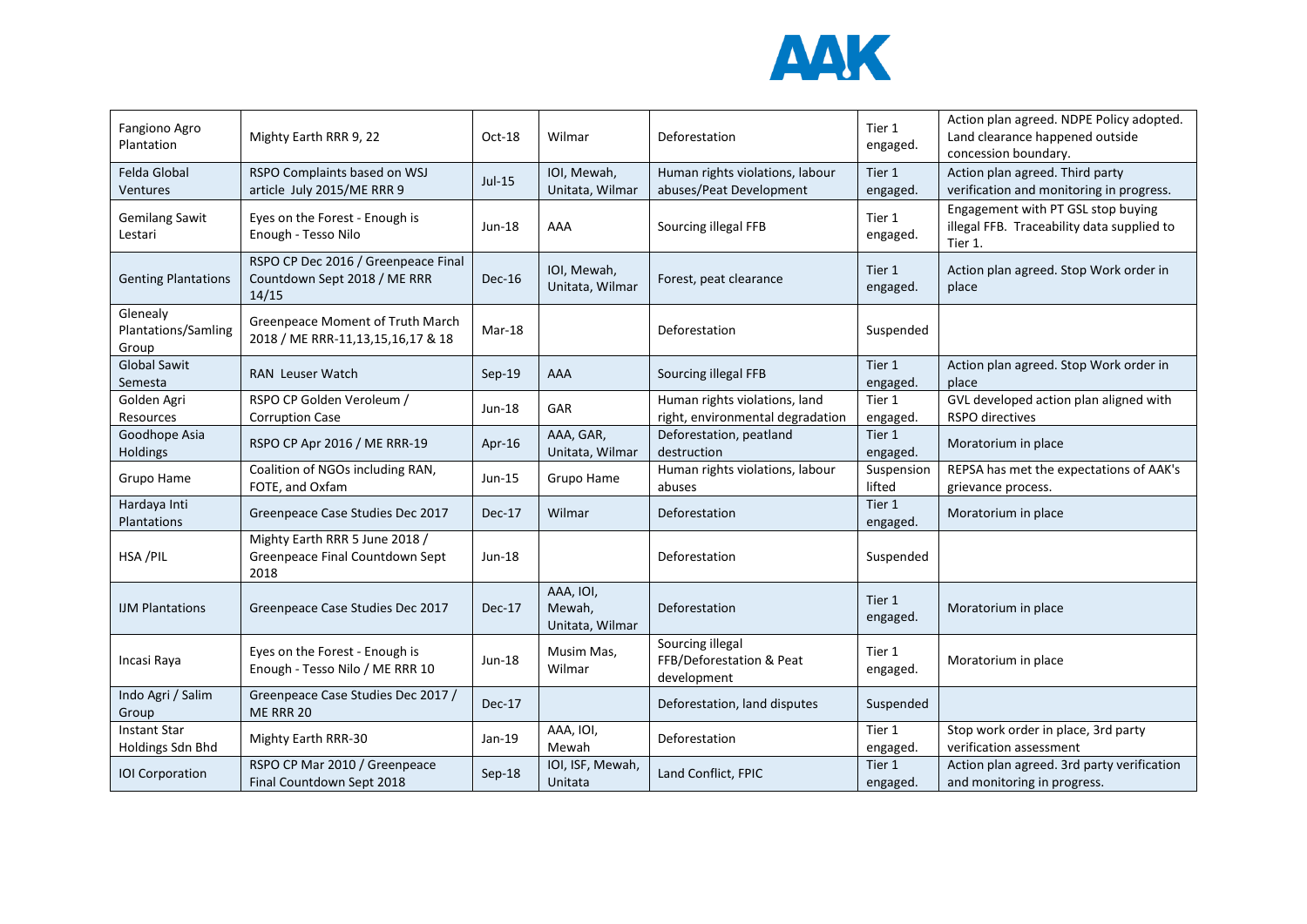

| <b>LKPP Corporation</b><br>Sdn Bhd   | Mighty Earth RRR-30, 31                                                                       | $Feb-19$      | IOI, ISF, Mewah                              | Deforestation                                                              | Tier 1<br>engaged.   | Moratorium in place, NDPE policy being<br>adopted                                                 |
|--------------------------------------|-----------------------------------------------------------------------------------------------|---------------|----------------------------------------------|----------------------------------------------------------------------------|----------------------|---------------------------------------------------------------------------------------------------|
| Mahkota Group                        | Eyes on the Forest - Enough is<br>Enough - Tesso Nilo                                         | Jun-18        | AAA, GAR,<br>Musim Mas,<br>Wilmar            | Sourcing illegal FFB                                                       | Tier 1<br>engaged.   | Independent assessment completed.<br>Traceability data collected                                  |
| Musirawas                            | Mighty Earth RRR 6, 33                                                                        | Aug-18        |                                              | Peat Development /<br>Deforestation                                        | Suspended            |                                                                                                   |
| Nafasindo                            | <b>RAN</b> Leuser Watch                                                                       | Oct-19        | <b>GAR</b>                                   | <b>Land Conflict</b>                                                       | Tier 1<br>engaged.   | Allegations addressed                                                                             |
| <b>NPC Resources</b>                 | Greenpeace Case Studies Dec 2017                                                              | Dec-17        | IOI, Mewah,<br>Musim Mas,<br>Unitata, Wilmar | Deforestation                                                              | Tier 1<br>engaged.   | Moratorium in place                                                                               |
| Pactra Group                         | Mighty Earth RRR 14 April 2019 &<br>RRR 23 Jan 2020                                           | Apr-19        |                                              | Deforestation                                                              | Tier 1<br>engaged.   | Ceased trading Oct 2019                                                                           |
| Palma Serasih<br>Group               | Mighty Earth RRR 13 March 2019 &<br>RRR 26 Apr 2020                                           | $Mch-19$      |                                              | Deforestation                                                              | Suspended            |                                                                                                   |
| Peputra Supra Jaya                   | Eyes on the Forest - Enough is<br>Enough - Tesso Nilo                                         | Jun-18        | GAR, Mewah,<br><b>Musim Mas</b>              | Sourcing illegal FFB                                                       | Tier 1<br>engaged.   | Independent assessment completed.<br>Traceability data collected                                  |
| Perkebunan<br>Nusantara              | <b>RAN Leuser Watch</b>                                                                       | Jun-18        | GAR, Musim<br>Mas, Wilmar                    | Deforestation                                                              | Tier 1<br>engaged.   |                                                                                                   |
| PP London Sumatra<br>Indonesia       | RSPO CP Oct 2016                                                                              | Oct-16        |                                              | Human rights violations, labour<br>abuses                                  | Suspended            |                                                                                                   |
| Prosper Group                        | Chain Reaction June 2018 /<br>Greenpeace Final Countdown Sept<br>2018                         | $Jun-18$      | IOI, Mewah,<br>Unitata                       | Deforestation                                                              | Suspension<br>lifted | Prosper developed and implemented<br>NDPE policy and recovery plan.                               |
| <b>QL Resources Bhd</b>              | Mighty Earth RRR 21, 27, 28                                                                   | <b>Nov-19</b> | Mewah, Unitata                               | Deforestation                                                              | Tier 1<br>engaged.   | Moratorium in place                                                                               |
| Rimbunan Hijau<br>Group              | Greenpeace Final Countdown Sept 18<br>/ Global Witness - The true price of<br>palm oil Oct 21 | Sep-18        | IOI, Wilmar                                  | Deforestation, FPIC, Human Right<br>violations, Tax Evasion,<br>Corruption | Tier 1<br>engaged.   | Tier 1 supplier engaged with RH.<br>Moratorium in place. RH reaffirmed FPIC<br>taken place.       |
| Samudera Sawit<br>Nabati             | <b>RAN</b> Leuser Watch                                                                       | $Sep-19$      | <b>GAR</b>                                   | Sourcing illegal FFB                                                       | Tier 1<br>engaged.   | Action plan agreed. NDPE Policy adopted.<br>FFB sourcing verified via traceability<br>assessment. |
| Samuel<br><b>International Group</b> | Mighty Earth RRR 6                                                                            | $Sep-18$      | GAR, Wilmar                                  | Deforestation                                                              | Tier 1<br>engaged.   | HCS/HCV assessment submitted                                                                      |
| <b>SIPEF</b>                         | <b>Mighty Earth RRR 32</b>                                                                    | $Jan-20$      | GAR, ICOF,<br>Wilmar                         | Deforestation                                                              | Tier 1<br>engaged.   | Land converted from rubber plantation.<br>HCS assessmet peer reviewed                             |
| Sungai Budi                          | Chain Reaction Dec 2016 /<br>Greenpeace Final Countdown Sept<br>2018                          | Dec-16        |                                              | Clearance of forested peatlands                                            | Suspended            |                                                                                                   |